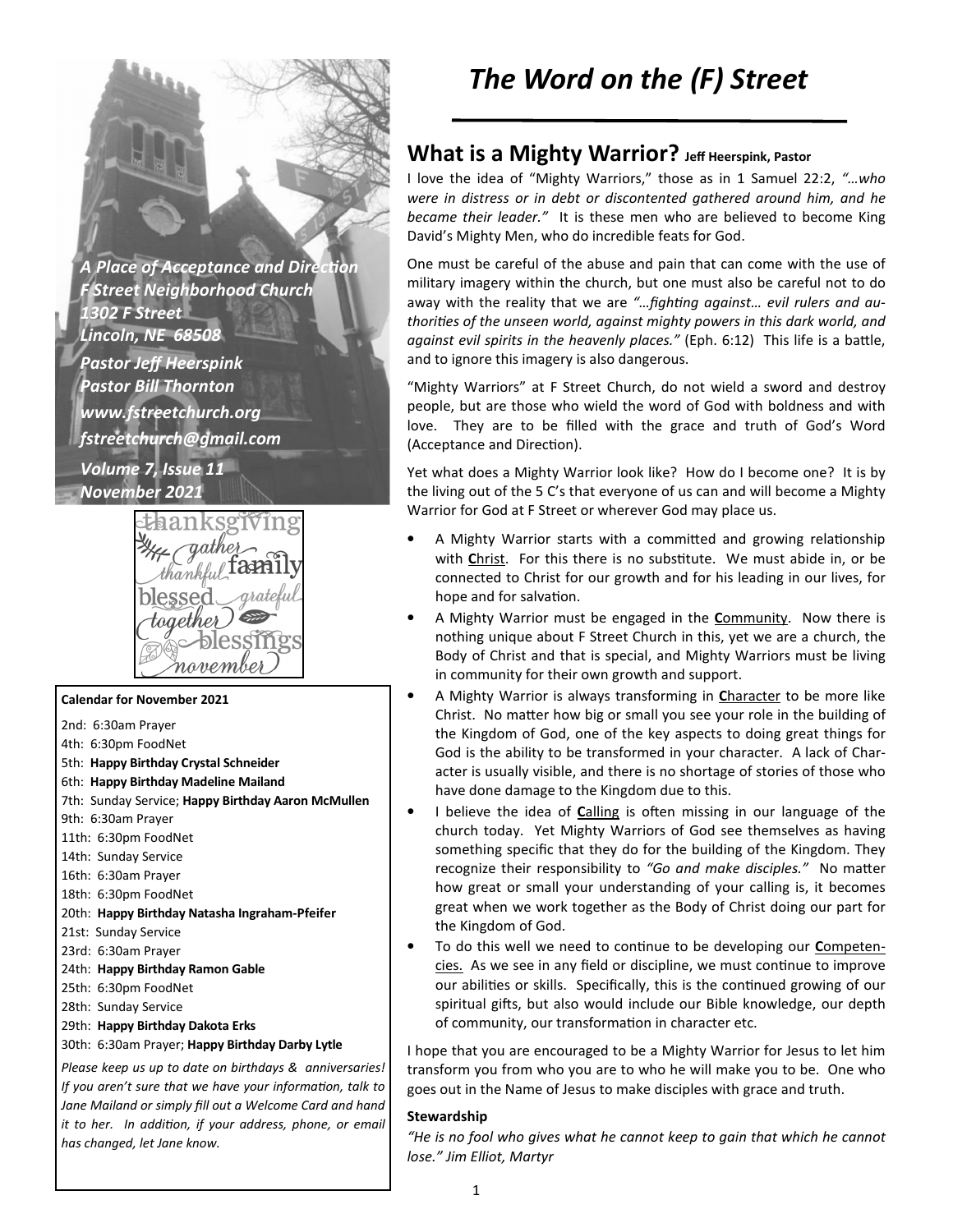Starting Sunday, October 31, 'we will begin a new series on stewardship. The quote from Jim Elliot has been one that has been very thought provoking during the development of this series, for me personally. Specifically, when we realize that Jim Elliot lost his life at the hands of the people, with whom he was seeking to share the good news of Jesus. Some of the questions that I have been wrestling with are:

- Why can I get so caught up in the acquiring of things that I cannot take with me?
- Why do I think that there is more comfort and security in the things of this world when I know that they will not last?
- What positive things am I giving up in the pursuit of earthly things?
- Am I just a fool?

As we dive into a four-week series on stewardship it is my prayer for all of us to reflect on what it means to be stewards in all of the areas of our lives from time to talents, from finances to our own bodies. May we honor God with all that we have and live out the following passage from Romans 12:1-2, *"And so, dear brothers and sisters, I plead with you to give your bodies to God because of all he has done for you. Let them be a living and holy sacrifice—the kind he will find acceptable. This is truly the way to worship him. 2 Don't copy the behavior and customs of this world, but let God transform you into a new person by changing the way you think. Then you will learn to know God's will for you, which is good and pleasing and perfect."* 

## **Want Some Additional Rest?**

Turn your clocks back before going to bed (if you still have a clock or watch that is not connected to your phone) on Saturday, November 6 and get one extra hour of sleep. Or for long term rest: Jesus:



"*Come to me, all of you who are weary and carry heavy burdens, and I will give you rest. Take my yoke upon you. Let me teach you, because I am humble and gentle at heart, and you will find rest for your souls. For my yoke is easy to bear, and the burden I*  give you is light." Matthew 11:28-30.



## **Family Meeting**

### **Sunday, November 14 at 6:00 p.m.**

Family Meetings are our regular meetings for those who consider themselves members of F Street Neighborhood Church, as we seek to cover important topics that are not addressed in the worship service. Everyone who has a relationship with Jesus and is active in giving, serving, and attending at F Street Church should plan to attend.

Specific things that we will be covering at this meeting are, elder nominations (looking to add one elder to our current team), 2022 budget, and some communication about staffing, building and programs.

## **3M Classes: Membership, Maturity,**

### **and Ministry Bill Thornton, Teaching Pastor**

With a view toward developing fully devoted Christ followers at FSNC, we are offering a special series of classes called 3M which includes teaching on Membership, Maturity, and Ministry.

Our first class on Membership helps folks become better acquainted with what it means to be a part of our F Street Church family, and we had nearly 20 in attendance in September. The next class dealing with Maturity took place last month, and 27 people were present to learn about the habits that foster spiritual growth in our lives. Finally, the Ministry class, which is planned for November  $21^{st}$ , will explore how each of us is uniquely shaped to serve the Lord and his people.

The 3M classes occur following Sunday morning worship services on the dates scheduled. We plan to provide lunch, so you will want to sign up when opportunity is given in the coming weeks so we will know how many to plan for. Please feel free to contact Pastor Jeff or me with questions or to sign-up for our next class.



# **Enrollment is Open for Winter Classes at Lincoln School of Ministry**

### **Bill Thornton, Teaching Pastor**

With the fall session of LSOM ending the first week in December, plans are now underway for the winter classes that will soon be offered. Our focus for this coming series will be on developing Ministry Skills in areas such as communication, pastoral care, and evangelism. If you would like more information about how to be a part of these equipping classes, please talk with Pastor Bill. Our winter session is scheduled to begin on Thursday, January 6, and will meet in the upstairs area outside the pastors' offices at the church building.

## **Staffing Changes Jeff Heerspink, Pastor**

Worship Director, Adam Woockman: A few months ago, I reported that we were hoping to hire a part time worship leader for F Street Church. This has multiple reasons behind it, including the start of Celebrate Recovery. We are pleased to announce that we have hired Adam Woockman (our current leader) whose other job was "mysteriously" adjusted so that he could do both. Adam will be working 12 hours a week and will be starting on November 1. We look forward to Adam leading us in worship and working to develop others in worship.

Team Developer and Coach, Beth Heerspink: We hired Beth Heerspink to assist in developing our Team Leaders, and to coach people in different times of their lives. After 5 years of leading Immerse Groups, Beth has stepped down from her role as Director of Immerse (now being led by Sage Peterson). In part, this change for Beth has been to be more available for our family in the summer, yet another part is that it has been her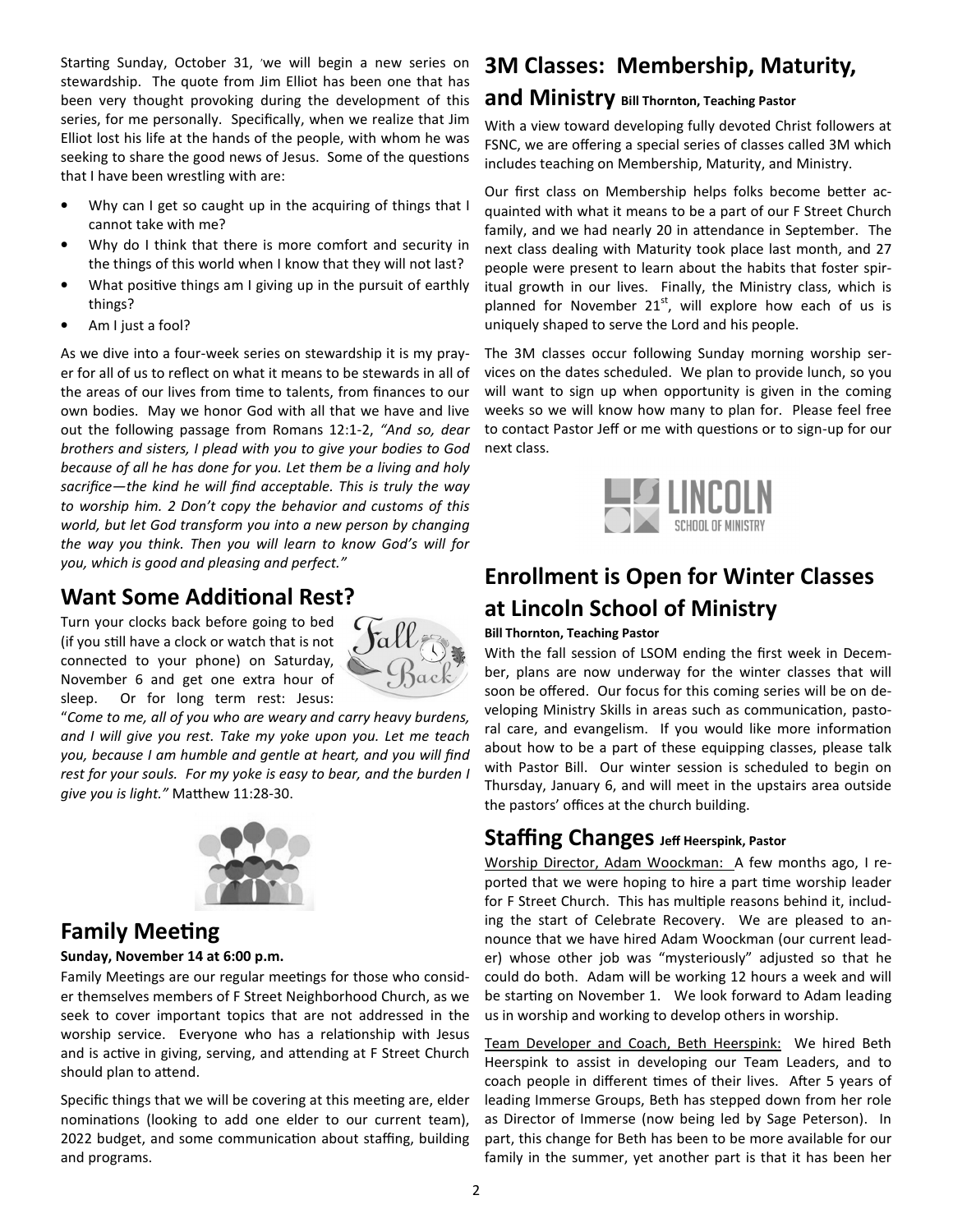desire to be more involved in the people of F Street Church, and the neighborhood. We also look forward to Beth's development of the Team Leaders and coaching those in our community.

Community Developer, Savannah Clapper: In mid-October Savannah Clapper resigned from her role at F Street Church, working with our monthly Block Parties, and Community Development, as well as working with some of our creative elements. We are grateful for the work that she has done in our community as she moves on to other ministry endeavors and jobs in our city.

# **Special Offering for Jacob's Well**

### **Bill Thornton, Teaching Pastor**

On Sunday, November 7, we will be receiving an offering for Jacob's Well, a community development non-profit that does work in our neighborhood, as well as in Haiti.

Recently the news reports coming out of Haiti have been rather discouraging and frightening. Much of the work that JW does there has been negatively impacted by natural disasters, political conditions, and COVID. Still, there are efforts being made to feed the neighborhood kids living there, both physically and spiritually, several days each week, so please pray for our staff on location, Dave and Stacy Winters.

has meant begin-<br>
has meant begin-<br>
has meant begin-



new kids previously unknown to us. Yet, God is giving opportunities each Tuesday evening to share His love in tangible ways with these young people for whom we invite you to pray.

Additionally, the Community Garden located at the SW corner of 17th and F Streets has thrived this summer with 24 raised garden beds being made available for growing food and flowers. The little food pantry that stands in front of the JW house at 18th and H has witnessed the regular distribution of groceries and shared conversations with neighbors that even COVID has been unable to stop. Please pray for our director, Mark Thornton, and our board of directors as we seek God's direction as we serve Him in an ever changing neighborhood.

Whatever the future holds, at the heart of its ministry, Jacob's Well has always been about loving God through loving one's neighbor. Your generous gifts in our offering on Sunday, November 7th will help accomplish this very important work!

## **Youth Group Update Sage Peterson, Youth Director**

Hello F Street Church, I just wanted to give a short update on what's been going on with F Street Neighborhood Church Youth. Over this past month, it has been awesome seeing all the connections being built between leaders and students, and also between the students. We recently started a study of the book of Jonah. I have enjoyed hearing the students' thoughts on the book, and look forward to seeing them continue to dig deeper, and learn more about this great story. In October we had an awesome time visiting a haunted forest, that was put on by one

of our students. As we move into November, we look forward to heading to Ankeny, IA for a weekend service project with the VIP Prom. Our group will help put on a prom for people with disabili ties, ages 14+. This is a totally awesome event for all who are involved. If you know of any students who are 6th-12th grade we would love for them to join us on Tuesday nights at 7:30 p.m. in the Fireside Room.



## **Women's Bible Study: Advent of Our**

### **Savior Beht Heerspink**

Join us in the Fireside Room, 10:00 a.m. on Friday mornings, for friendship, food, prayer, and the study of God's Word. We will explore, and learn from Isaiah's prophecy, Zechariah, Mary, Joseph, and the Magi, as we spend six weeks preparing to celebrate the birth of our Savior. The study will start on Friday, November 5, meeting also on November 12 & 19, December 3, 10, and 17 (taking a break on Black Friday). We will take a couple weeks off at the end of December and begin a new study on January 7. Hope to see you on Friday mornings! Beth Heerspink, 402-217-2352.

## **Volunteers Requested Susie Kinsey**

Sunday Coffee needs some cheerful and willing volunteers to serve coffee and snacks before church on Sunday mornings. Please call or text Susie at (402) 309-5035 or email **kin**seysusie@gmail.com if you are interested. The potential for smelling good coffee and meeting amazing people is very, very, good!



## **Health Ministry Corner Barb Douglas, HMFSNC**

Hello Brothers and Sisters in Christ, We are definitely in to fall weather now aren't we! I have absolutely loved this weather so far. Not everyone is a fan of the cool weather, but I always look forward to it after the summer heat. I enjoy the prospective holidays that come in the fall and winter, and hope everyone had a safe Halloween. There were several 'Trunk or Treats' going on at various churches and homes,.

3 as much as possible. This weather is going to keep getting colder, so please do all you can to stay warm. The Benevolence Team has put together some gift packs for those of you who are between homes at this time. Please if you know someone who is not able to live indoors at this time, send them to us and some member of our staff will gladly give them a gift pack. We also have some hygiene kits as well, also for women. And if you know anyone in need of a coat, please come and see me, Pastor Bill or Pastor Jeff, about that and one of us will help you out. We want to help keep you warm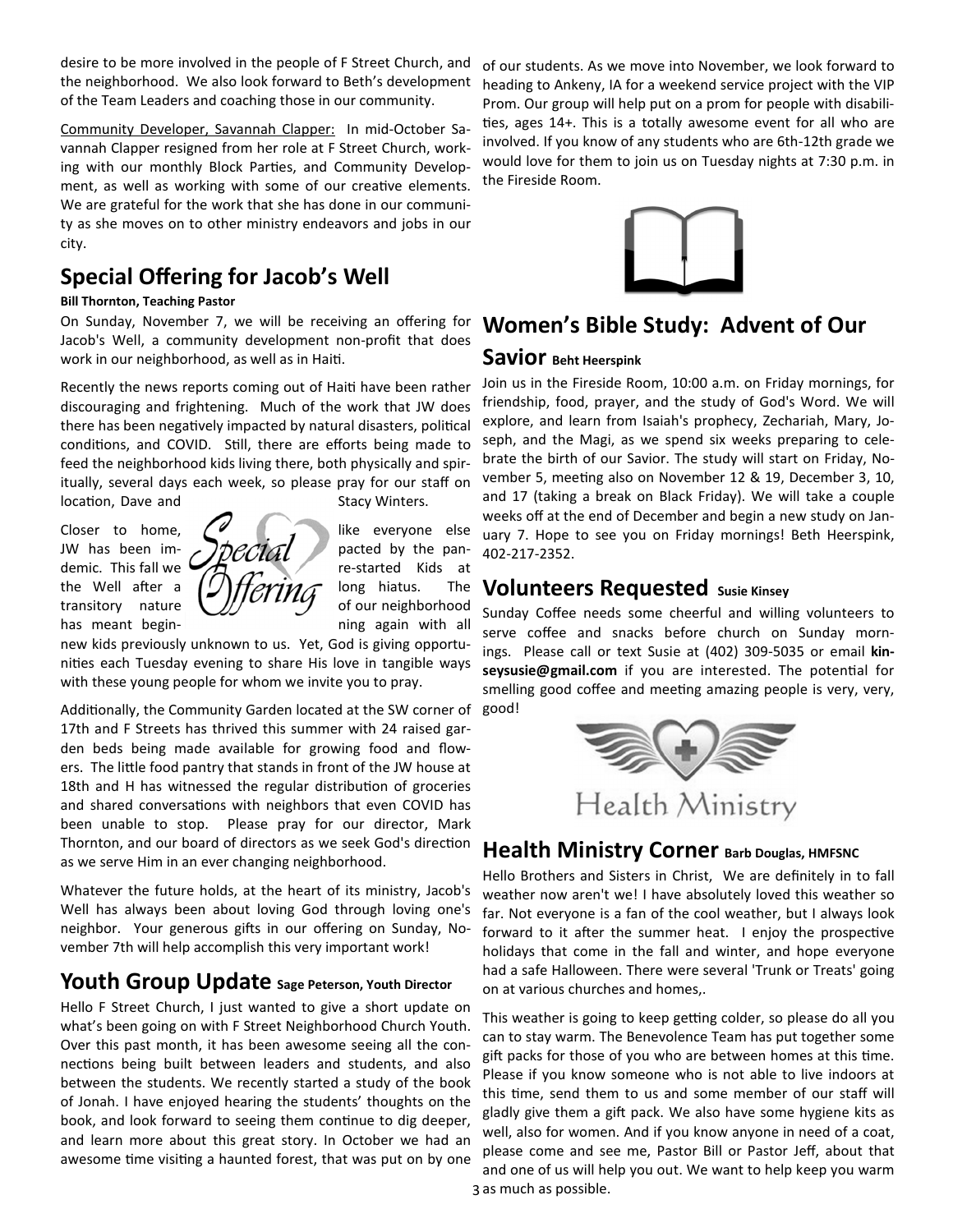Jesus' last command to his disciples before he was crucified was: 1. *"Love the Lord your God with all your heart, all your soul and all your mind,"* and the 2nd is like it, *"Love your neighbor as yourself."* Please remember each other this holiday season. Do what you see Jesus doing. Show care and respect toward all people, especially those who look, think, or act differently from you or what you are accustomed to. Ask God's help to be a blessing to one another.

These are rather precarious and uncertain times for all of us, all around the world. Things seem unsettled and chaotic at the least. Remember we have a great God. There is no other like him, and he is so close to each of us, always, especially when we can't feel it, or perhaps he seems a million miles away. Never lose sight of the fact he sent His only son to die for us that whosoever believes on him will have eternal life! No one else can ever beat that promise from a loving Father. He see's you, He loves you, and he will never forsake you. Put all your trust in him, always.

# **Season of Advent Series:** *"The King is*

## *Coming"*

**November 28th, First Sunday of Advent.** 

Title: *Hope's Fulfillment.*  Text: Luke 21:25-36. Preaching: Pastor Jeff.

**December 5th, Second Sunday of Advent.**  Title: *Proclaiming Peace.* 

Text: Luke 3:1-6. Preaching: Pastor Bill.

### **December 12th, Third Sunday of Advent.**

Title: Love's Expectation. Text: Luke 3:7-18 Preaching: Pastor Bill.

## **December 19th, Fourth Sunday of Advent.**

Title: *Joy's Fullness.*  Text: Luke 1:39-55. Preaching: Pastor Bill.

### **December 24th, Christmas Eve service.**

Title: *Let Us Go to Bethlehem.*  Text: Luke 2:1-20. Preaching: To be determined.

## **December 26th, Year End Service with Teaching on Prayer.**

Title: *Lord, Teach Us to Pray.*  Text: Luke 11:1-13. Preaching: Pastor Bill.



# **Community Groups**

**Group: Men's Bible Study** 

Location: Green Room at Church Building Contact: Tad Stryker Day/Time: Mondays, 7 pm

### **Group: Within My Reach (Relationships) Class**

Location: Area Outside Pastors' Offices Contact: Vincent or Cathy Grove Day/Time: Tuesdays, 6:30 pm

### **Group: VA Small Group Study**

Location: Victory Apartments (445 Honor Drive) Contact: Jeff Heerspink or Carlos Gomez Day/Time: Wednesdays, 2 pm

### **Group: Keith Morrissey's House**

Location: 1750 Prospect Street Contact: Keith Morrissey Day/Time: Thursdays, 7 pm

### **Group: Women's Study: "Advent of our Savior"**

Location: Fireside Room at Church Building Contact: Beth Heerspink Day/Time: Fridays, 10 am

# **Regular Email Updates**

If you would like to, but are not getting regular updates about things at "F" Street Neighborhood Church, please send a request to be added to the email list at **fstreetchurch@gmail.com**

# **Prayer Requests**

If you have prayer requests, please send them to our office email at **fsncoffice@gmail.com**